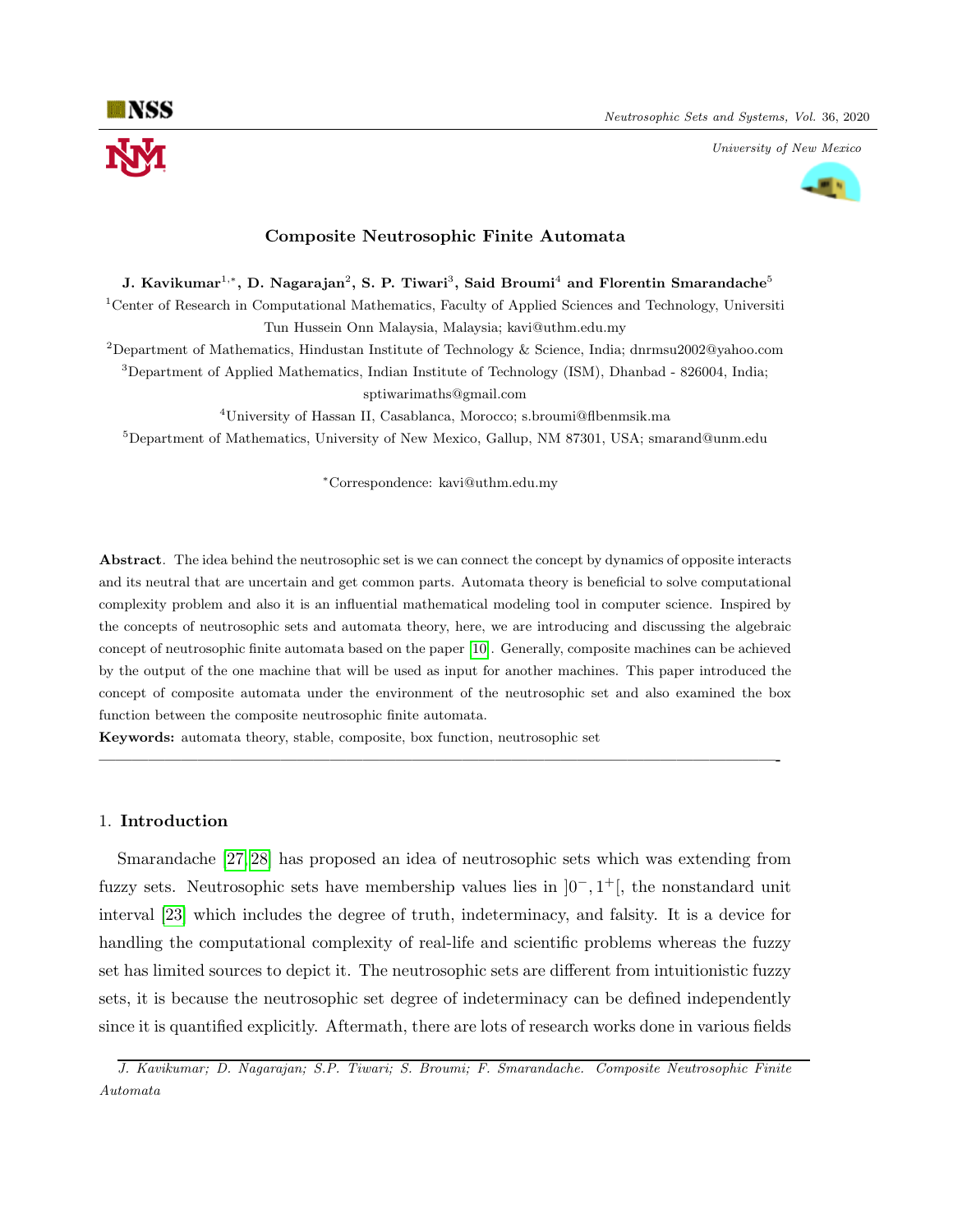such as algebraic structures [\[5,](#page-8-1)[21,](#page-8-2)[29\]](#page-9-3), topological structures [\[8,](#page-8-3)[20,](#page-8-4)[24\]](#page-9-4), control theory [\[17,](#page-8-5)[18,](#page-8-6)[36\]](#page-9-5), decision-making  $[2, 3, 14, 22, 34]$  $[2, 3, 14, 22, 34]$  $[2, 3, 14, 22, 34]$  $[2, 3, 14, 22, 34]$  $[2, 3, 14, 22, 34]$ , medical  $[1, 25, 35]$  $[1, 25, 35]$  $[1, 25, 35]$  and smart product-service system  $[4]$ .

Generally, computational complexity problems are solved by the automata theory. It has a wide application in computer science and discrete mathematics which is also used to study the behavior of dynamical discrete systems. Fuzzy automata emerge from the inclusion of fuzzy logic into automata theory. Fuzzy finite automata are beneficial to model uncertainties which inherent in many applications [\[6\]](#page-8-12). Wee [\[33\]](#page-9-9) and Santos [\[26\]](#page-9-10) first introduced the theory of fuzzy finite automata to deal with the notions frequently encountered in the study of natural languages such as vagueness and imprecision. Malik et al [\[16\]](#page-8-13) introduced a considerably simpler notion of a fuzzy finite state machine that is almost identical to fuzzy finite automatons and greatly contributed to the algebraic study of the fuzzy automaton and fuzzy languages. In addition, several researchers contributed to the development of the theory of fuzzy automata  $([11])$  $([11])$  $([11])$ . Fuzzy finite automata with output offer further inclination in providing output compare to one without outputs. For each assigning input, the machine will generate output and its value is a function of the current state and the current input. Verma and Tiwari [\[32\]](#page-9-11) recently introduced and studied the concepts of state distinguishability, input-distinguishability, and output completeness of states of a crisp deterministic fuzzy automaton with output function based on [\[7\]](#page-8-15).

In recent years neutrosophic sets and systems have become an area of interest for many researchers in different areas because it can provide a practical way to address real-world problems more efficiently along with indeterminacy naturally especially in the realm of decisionmaking. Neutrosophic automata is a newer model, which is extended from a fuzzy automata theory. The neutrosophic set idea was incorporated in automata theory by many researchers in different forms such as finite state machine and its switchboard machine was introduced by under the concept of interval neutrosophic sets [\[30\]](#page-9-12) and single-valued neutrosophic sets [\[31\]](#page-9-13). Further, the finite automata theory has been extended by the concept of general fuzzy automata under the environment of neutrosophic sets, which is called as neutrosophic general finite automata [\[12\]](#page-8-16). In addition, the concept of distinguishability and inverse of neutrosophic finite automata was introduced by Kavikumar et al. in [\[10\]](#page-8-0). However, still, there are many algebraic structures of neutrosophic automata theory that haven't been studied yet especially automaton with output. Hence, it is important to study more algebraic structures on neutrosophic automata theory with outputs. Therefore, our motive is to study and introduce the concept of composite neutrosophic finite automata which we can obtain by using the outputs of one automaton as inputs to another automaton.

J. Kavikumar; D. Nagarajan; S.P. Tiwari; S. Broumi; F. Smarandache. Composite Neutrosophic Finite Automata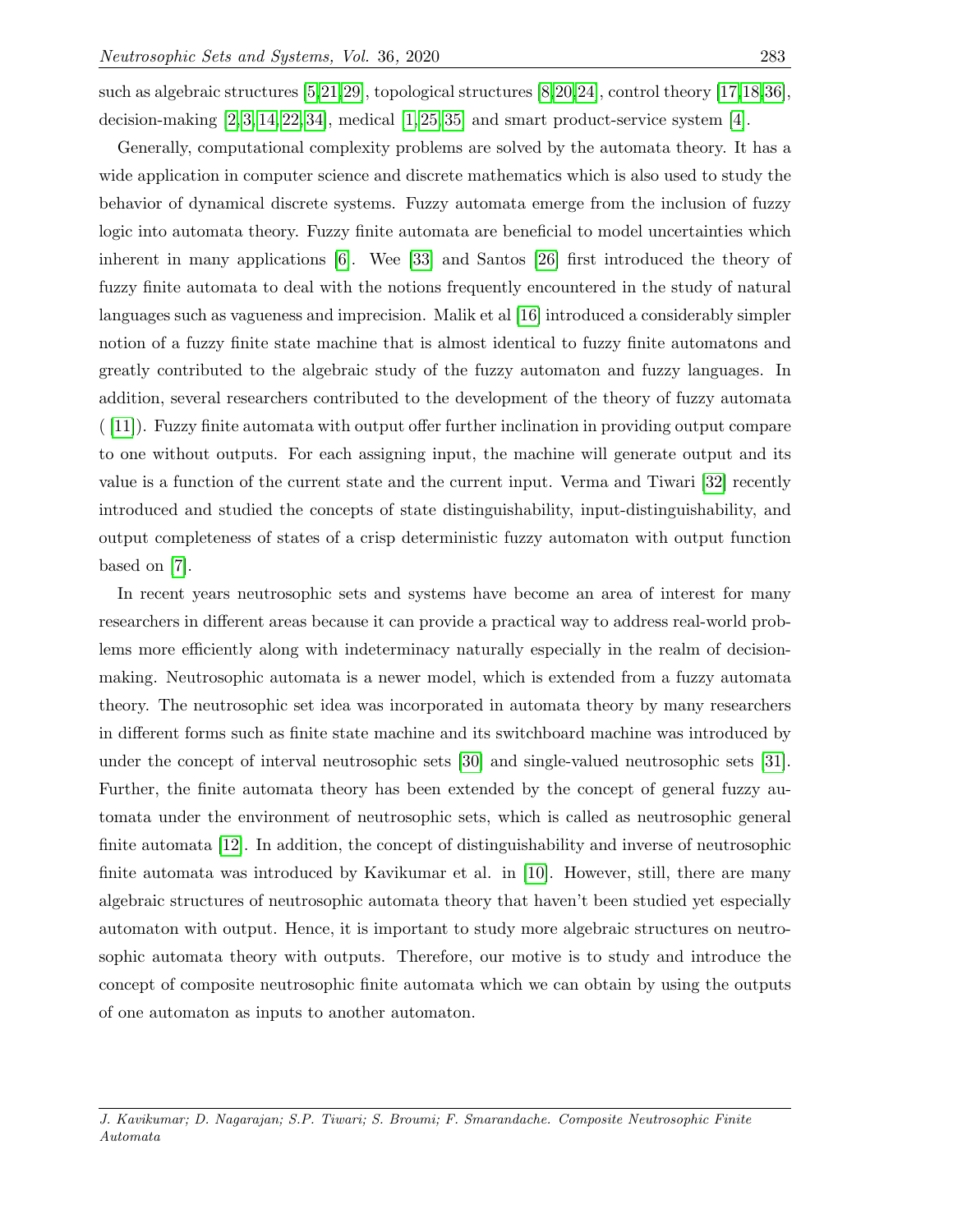### 2. Preliminaries

**Definition 2.1.** Let  $X$  be a universe of discourse. The neutrosophic set is an object having the form  $A = \{\langle x, \delta_1(x), \delta_2(x), \delta_3(x) \rangle | \forall x \in X\}$  where the functions can be defined by  $\delta_1, \delta_2, \delta_3$ :  $X \rightarrow ]0,1[$  and  $\delta_1$  is the degree of membership or truth,  $\delta_2$  is the degree of indeterminancy and  $\delta_3$  is the degree of non-membership or false of the element  $x \in X$  to the set A with the condition  $\delta_1(x) + \delta_2(x) + \delta_3(x) \leq 3$ .

Let X be a universe of discourse and  $\lambda$  is a neutrosophic subset of X. A map  $\lambda : X \to L$ , where  $L$  is a lattice-ordered monoid. The definition of lattice-ordered monoid is as follows:

**Definition 2.2.** An algebra  $\mathbb{L} = (L, \leq, \wedge, \vee, \bullet, 0, 1)$  is called a lattice-ordered monoid if

- (1)  $\mathbb{L} = (L, \leq, \wedge, \vee, 0, 1)$  is a lattice with the least element 0 and the element element 1.
- (2)  $(L, \bullet, 1)$  is a monoid with 1 identity  $1 \in L$  such that  $a, b, c \in L$ .
	- (a)  $a \bullet 0 = 0 \bullet a = 0$ . (b)  $a \leq b \Rightarrow a \bullet x \leq b \bullet b, \forall x \in L$ , (c)  $a \bullet (b \vee c) = (a \bullet b) \vee (b \bullet c)$  and  $(b \vee c) \bullet a = (b \bullet a) \vee (c \bullet a)$ .

Throughout, we work with a lattice-ordered monoid  $\mathbb L$  so that the monoid  $(L, \bullet, 1)$  satisfies the left cancellation law. A neutrosophic finite automaton with outputs (in short; neutrosophic finite automata (NFA)) has considered with neutrosophic transition function and neutrosophic output function.

**Definition 2.3.** A NFA is a five-tuple  $\mathbb{M} = (Q, \Sigma, Z, \delta, \sigma)$ , where Q is a finite non-empty set of states,  $\Sigma$  is a finite set of input alphabet, Z is a finite set of output alphabet,  $\delta$  is a neutrosophic subset of  $Q \times \Sigma \times Q$  which represents neutrosophic transition function, and  $\sigma$  is a neutrosophic subset of  $Q \times \Sigma \times Z$  which represents neutrosophic output function.

**Definition 2.4.** Let  $M = (Q, \Sigma, Z, \delta, \sigma)$  be a NFA.

- (1)  $Q = \{q_1, q_2, ..., q_n\}$ , is a finite set of states,
- (2)  $\Sigma = \{x_1, x_2, \ldots, x_n\}$ , is a finite set of input symbols,
- (3)  $Z = \{y_1, y_2, \dots, y_n\}$ , is a finite set of output symbols,
- (4) Let  $\delta = \langle \delta_1, \delta_2, \delta_3 \rangle$  is a neutrosophic subset of  $Q \times \Sigma \times Q$  such that the neutrosophic transition function  $\delta: A \times \Sigma \times Q \to L \times L \times L$  is defined as follows:  $\forall q_i, q_j \in Q$  and  $x_1, x_2 \in \Sigma$

| $\delta_1(q_i, \Lambda, q_j) = \begin{cases} 1 & \text{if } q_i = q_j \\ 0 & \text{if } q_i \neq q_j \end{cases}$ |                                                                                     |
|-------------------------------------------------------------------------------------------------------------------|-------------------------------------------------------------------------------------|
|                                                                                                                   |                                                                                     |
| $\delta_2(q_i,\Lambda,q_j) =$                                                                                     | $\begin{cases} 0 & \text{if } q_i = q_j \\ 1 & \text{if } q_i \neq q_j \end{cases}$ |
| $\delta_3(q_i,\Lambda,q_j) =$                                                                                     | $\begin{cases} 0 & \text{if } q_i = q_j \\ 1 & \text{if } q_i \neq q_j \end{cases}$ |
|                                                                                                                   |                                                                                     |

J. Kavikumar; D. Nagarajan; S.P. Tiwari; S. Broumi; F. Smarandache. Composite Neutrosophic Finite Automata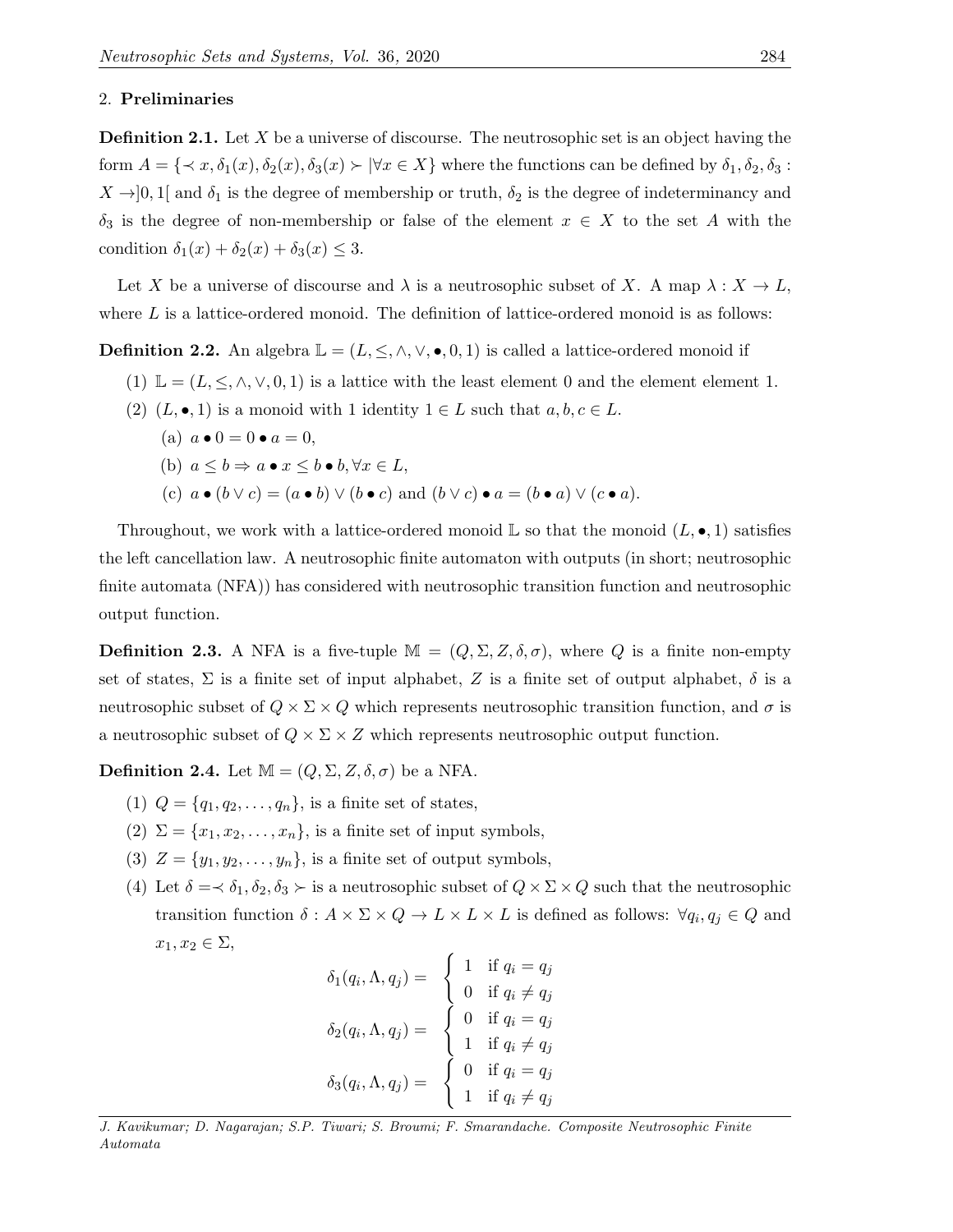and

$$
\delta_1(q_i, x_1x_2, q_j) = \bigvee_{r \in Q} \{ \delta_1(q_i, x_1, r) \land \delta_1(r, x_2, q_j) \}
$$

$$
\delta_2(q_i, x_1x_2, q_j) = \bigwedge_{r \in Q} \{ \delta_2(q_i, x_1, r) \lor \delta_2(r, x_2, q_j) \}
$$

$$
\delta_3(q_i, x_1x_2, q_j) = \bigwedge_{r \in Q} \{ \delta_3(q_i, x_1, r) \lor \delta_3(r, x_2, q_j) \}
$$

(5) Let  $\sigma = \prec \sigma_1, \sigma_2, \sigma_3 \succ \text{is a neutrosophic subset of } Q \times \Sigma \times Z \text{ such that the neutrosophic$ output function  $\sigma: Q \times \Sigma \times Z \to L \times L \times L$  is defined as follows:  $\forall q_i, q_j \in Q, x_1, x_2 \in \Sigma$ and  $y_1, y_2 \in Z$ ,

$$
\sigma_1(q_i, x_1, q_j) = \begin{cases}\n1 & \text{if } x_1 = y_1 = \Lambda \\
0 & \text{if } x_1 = \Lambda, y_1 \neq \Lambda \text{ or } x_1 \neq \Lambda, y_1 = \Lambda \\
0 & \text{if } x_1 = y_1 = \Lambda \\
1 & \text{if } x_1 = \Lambda, y_1 \neq \Lambda \text{ or } x_1 \neq \Lambda, y_1 = \Lambda \\
1 & \text{if } x_1 = \Lambda, y_1 \neq \Lambda \text{ or } x_1 \neq \Lambda, y_1 = \Lambda \\
1 & \text{if } x_1 = \Lambda, y_1 \neq \Lambda \text{ or } x_1 \neq \Lambda, y_1 = \Lambda\n\end{cases}
$$

and

$$
\sigma_1(q_i, x_1x_2, y_1y_2) = \sigma_1(q_i, x_1, y_1) \bullet \bigvee_{r \in Q} \{\delta_1(q_i, x_1, r) \land \sigma_1(r, x_2, y_2)\}
$$

$$
\sigma_2(q_i, x_1x_2, y_1y_2) = \sigma_2(q_i, x_1, y_1) \bullet \bigwedge_{r \in Q} \{\delta_2(q_i, x_1, r) \lor \sigma_2(r, x_2, y_2)\}
$$

$$
\sigma_3(q_i, x_1x_2, y_1y_2) = \sigma_3(q_i, x_1, y_1) \bullet \bigwedge_{r \in Q} \{\delta_3(q_i, x_1, r) \lor \sigma_3(r, x_2, y_2)\}
$$

## 3. Composite Neutrosophic Finite Automata

This section is interested in the concept of composite finite automata under the environment of neutrosophic sets.

**Definition 3.1.** For  $i \leq n$ , let  $\mathbb{M}_i = (Q_i, \Sigma_i, Z_i, \delta^i, \sigma^i)$  be NFA's. Let  $\mathbb{M}_T = \mathbb{M}_1 \to \mathbb{M}_2 \to$  $\cdots \to \mathbb{M}_n$  be a composite NFA, where  $(q_1, q_2, \ldots, q_n) = q_T \in Q_T$  and each  $q_i \in Q_i$  if

<span id="page-3-0"></span>(1)  $Z_i \subseteq \Sigma_{i+1}$ , for  $i \leq n-1$ . (2) let  $\{(x_T \in \Sigma_T \Rightarrow x_1 \in \Sigma_1)(y_T \in Z_T \Rightarrow y_n \in Z_n) | \sigma_1^1(q_1, x_T, y_1) > 0, \sigma_2^1(q_1, x_T, y_1) <$  $1, \sigma_3^1(q_1, x_T, y_1) < 1$ , for  $i = 1$ } then define

$$
\delta_1^T [(q_1, q_2, \dots, q_n), x_T, (q'_1, q'_2, \dots, q'_n)] = \begin{cases} \delta_1^1(q_1, x_1, q'_1) > 0 & \text{for } i = 1, \\ \delta_1^i(q_i, (\sigma_1^i(q_i, y_{i-1}, y_i)), q'_i) & \text{for } i > 1. \end{cases}
$$

$$
\delta_2^T \left[ (q_1, q_2, \dots, q_n), x_T, (q'_1, q'_2, \dots, q'_n) \right] = \begin{cases} \delta_2^1(q_1, x_1, q'_1) < 1 \\ \delta_2^i(q_i, (\sigma_2^i(q_i, y_{i-1}, y_i)), q'_i) & \text{for } i > 1. \end{cases}
$$

J. Kavikumar; D. Nagarajan; S.P. Tiwari; S. Broumi; F. Smarandache. Composite Neutrosophic Finite Automata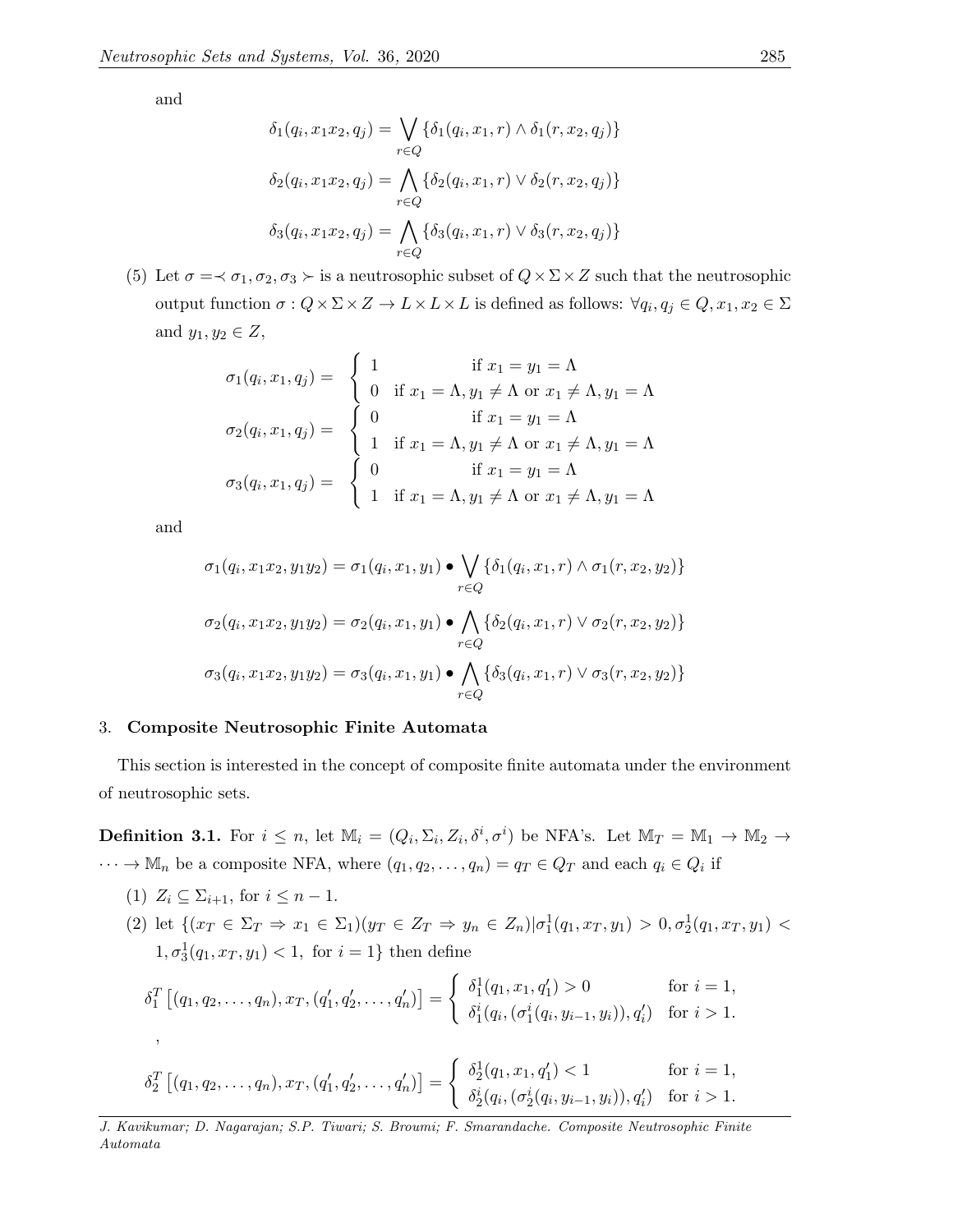$$
\delta_3^T [(q_1, q_2, \dots, q_n), x_T, (q'_1, q'_2, \dots, q'_n)] = \begin{cases} \delta_3^1(q_1, x_1, q'_1) < 1 \\ \delta_3^i(q_i, (\sigma_3^i(q_i, y_{i-1}, y_i)), q'_i) & \text{for } i > 1. \end{cases}
$$

and

$$
\sigma_1^T((q_1, q_2, \dots, q_n), x_T, y_n) = \begin{cases}\n1 & \text{if } x_T = y_n = \Lambda \\
0 & \text{if either } x_T \neq \Lambda \text{ and } y_n = \Lambda \text{ or } x_T = \Lambda \text{ and } y_n \neq \Lambda\n\end{cases}
$$
\n
$$
\sigma_2^T((q_1, q_2, \dots, q_n), x_T, y_n) = \begin{cases}\n0 & \text{if } x_T = y_n = \Lambda \\
1 & \text{if either } x_T \neq \Lambda \text{ and } y_n = \Lambda \text{ or } x_T = \Lambda \text{ and } y_n \neq \Lambda\n\end{cases}
$$
\n
$$
\sigma_3^T((q_1, q_2, \dots, q_n), x_T, y_n) = \begin{cases}\n0 & \text{if } x_T = y_n = \Lambda \\
1 & \text{if either } x_T \neq \Lambda \text{ and } y_n = \Lambda \text{ or } x_T = \Lambda \text{ and } y_n \neq \Lambda\n\end{cases}
$$

**Example 3.2.** Let  $\mathbb{M} = (Q, \Sigma, Z, \delta, \sigma)$  is a NFA, where  $Q = \{q_1, q_2\}$ ,  $\Sigma = \{a, b\}$  and  $Z = \{0, 1\}$ and the transition diagram is given below:



Now, we define the composite NFA,  $M_T = M \rightarrow M$  and its transition diagram is given below:



Then the output for input  $x_T = 1001$  is  $y_T = 0010$ .

J. Kavikumar; D. Nagarajan; S.P. Tiwari; S. Broumi; F. Smarandache. Composite Neutrosophic Finite  $\label{cor:1} {\sc Atromata}$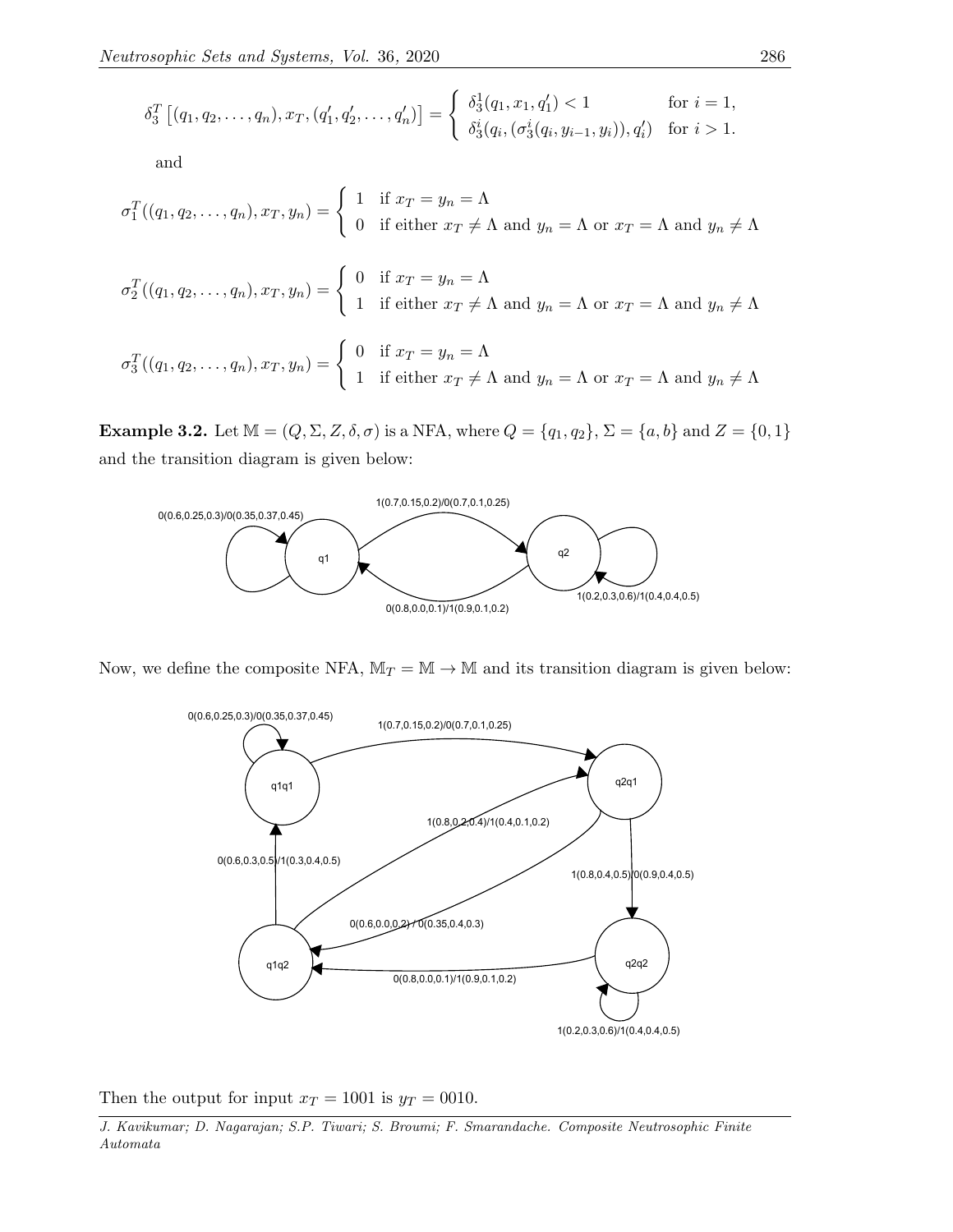**Definition 3.3.** Let  $\mathbb{M} = (Q, \Sigma, Z, \delta, \sigma)$  be a NFA. A non-empty set of states  $Q_A \subseteq \mathbb{M}$  is said to be stable if

$$
\delta_1(q, x, p) > 0, \delta_2(q, x, p) < 1, \delta_3(q, x, p) < 1,
$$

for all  $q, p \in Q_A$  and  $x \in \Sigma$ .

**Definition 3.4.** Two NFA's  $M_1 = (Q_1, \Sigma_1, Z_1, \delta^1, \sigma^1)$  and  $M_2 = (Q_2, \Sigma_2, Z_2, \delta^2, \sigma^2)$ are said to be homomorphism if  $\alpha \left[ \delta^1(q, x, p) \right] = \delta^2(\alpha(q), \beta(x), \alpha(p))$  and  $\sigma^1(q, x, y) \leq$  $\sigma^2(\alpha(q), \beta(x), \gamma(y)), \ \forall q, p \in Q_1, \ x \in \Sigma_1 \text{ and } y \in Z_1, \text{ where the mapping } \alpha \in Q_1 \rightarrow Q_2,$  $\beta:\Sigma_1\to\Sigma_2$  and  $\gamma:Z_1\to Z_2$  are monoid homomorphisms. Moreover, two NFA's are said to be isomorphism when the mapping  $\alpha, \beta$  and  $\gamma$  are bijective.

<span id="page-5-0"></span>Lemma 3.5. Let  $\mathbb{M}_1 = (Q_1, \Sigma_1, Z_1, \delta^1, \sigma^1), \mathbb{M}_2 = (Q_2, \Sigma_2, Z_2, \delta^2, \sigma^2)$  and  $\mathbb{M}_3 =$  $(Q_3, \Sigma_3, Z_3, \delta^3, \sigma^3)$  be NFA's. Then  $\mathbb{M}_1 \to (\mathbb{M}_2 \to \mathbb{M}_3)$  and  $(\mathbb{M}_1 \to \mathbb{M}_2) \to \mathbb{M}_3$  are isomorphic.

Proof. Since one neutrosophic finite automaton outputs are used as the another neutrosophic finite automaton inputs and omit the parentheses as follows  $\mathbb{M}_1 \to \mathbb{M}_2 \to \mathbb{M}_3$ . Now, we have an initial inputs for  $M_1$  and its outputs will become an input of  $M_2$ . Then, the outputs of  $M_2$  will be an input of  $M_3$ . In this manner,  $M_1 \to (M_2 \to M_3)$  and  $(M_1 \to M_2) \to M_3$  are isomorphic.

Remark 3.6. Lemma [3.5](#page-5-0) can be easily extend to four or more NFA's.

**Lemma 3.7.** Let  $\mathbb{M}_i = (Q_i, \Sigma_i, Z_i, \delta^i, \sigma^i)$ , where  $i = 1, 2, ..., n$ , be NFA's. If  $\mathbb{M}_1 \to \mathbb{M}_2 \to$  $\cdots \rightarrow \mathbb{M}_n$  is a composite NFA if and only if  $\mathbb{M}_n$  is a NFA.

*Proof.* Assume that  $M_1 \to M_2 \to \cdots \to M_n$  is a composite NFA. Then, by lemma [3.5,](#page-5-0) it is clear that  $\mathbb{M}_n$  is a NFA. Conversely, since  $\mathbb{M}_n$  is a NFA, the input of  $\mathbb{M}_n$  is a output of the  $\mathbb{M}_{n-1}$ , so in this manner,  $\mathbb{M}_1 \to \mathbb{M}_2 \to \cdots \to \mathbb{M}_n$  is a composite NFA.

**Definition 3.8.** A NFA  $\mathbb{M} = (Q, \Sigma, Z, \delta, \sigma)$  is called free if  $\forall q_i \in Q, x \in \Sigma \exists y \in Z$  such that

$$
\sigma_1(q_i, x, y) > 0
$$
,  $\sigma_2(q_i, x, y) < 1$ , and  $\sigma_3(q_i, x, y) < 1$ .

<span id="page-5-1"></span>**Theorem 3.9.** For each positive integer  $i \leq n$ , let  $\mathbb{M}_i$  is a free NFA, then  $\mathbb{M}_1 \to \mathbb{M}_2 \to \cdots \to$  $\mathbb{M}_n$  is a composite NFA.

*Proof.* Suppose  $\mathbb{M}_i$ ,  $i = 1, 2, ..., n$  is a NFA. Let  $q, p \in Q_1$  and  $x_1 \in \Sigma_1$  and  $y_1 \in Z_1$ . We prove the theorem by induction on  $|i| = n$ .

If  $n = 1$ , then  $M_1$  is a free NFA. Now, we have

$$
\sigma_1^1(q_1, x_1, y_1) > 0, \quad \sigma_2^1(q_1, x_1, y_1) < 1, \quad \text{and} \quad \sigma_3^1(q_1 x_1, y_1) < 1,
$$

since  $\delta_1^1(q_1, x_1, p_1) > 0, \delta_2^1(q_1, x_1, p_1) < 1$  and  $\delta_3^1(q_1, x_1, p_1) < 1$ . This implies that  $\mathbb{M}_1$  is a composite NFA. Hence, the theorem is true for  $n = 1$ .

J. Kavikumar; D. Nagarajan; S.P. Tiwari; S. Broumi; F. Smarandache. Composite Neutrosophic Finite Automata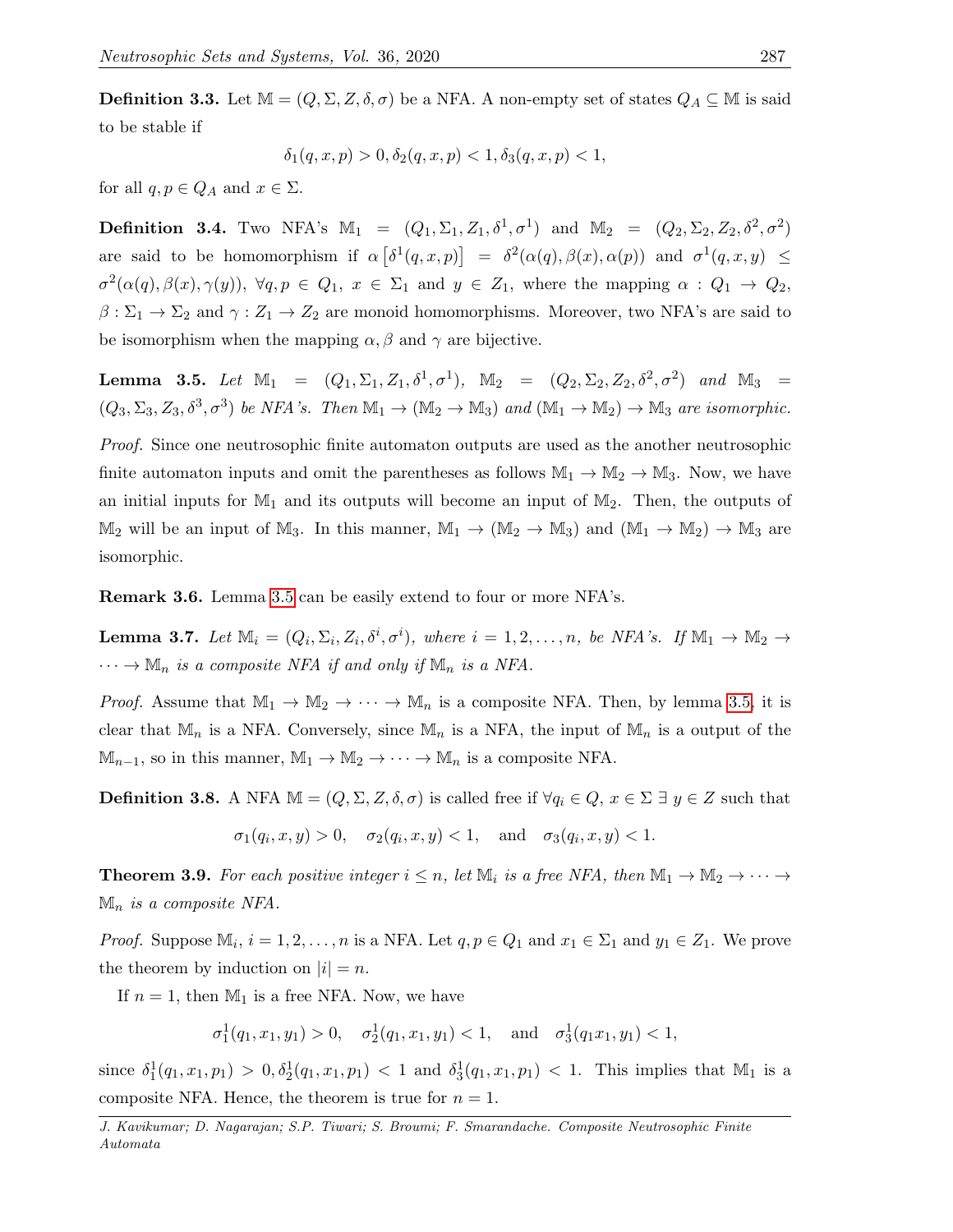Suppose the result is true for all  $x_i \in \Sigma_i$  and  $y_i \in Z_i$  such that  $|i| = n - 1$ . Let  $Z_i \subseteq \Sigma_{i+1}$ for  $i \leq n-1$ ,  $n > 1$ , so that  $\mathbb{M}_{n-1}$  is a free NFA. Now, we have,

$$
\sigma_1^{n-1}(q_{n-1}, x_{n-1}, y_{n-1}) > 0, \quad \sigma_2^{n-1}(q_{n-1}, x_{n-1}, y_{n-1}) < 1, \quad \text{and} \quad \sigma_3^{n-1}(q_{n-1}, x_{n-1}, y_{n-1}) < 1.
$$

Then by Definition [3.1,](#page-3-0) we have

$$
\delta_1^n(q_n, y_{n-1}, p_n) > 0, \quad \delta_2^n(q_n, y_{n-1}, p_n) < 1 \quad \text{and} \quad \delta_3^n(q_n, y_{n-1}, p_n) < 1.
$$

By the induction hypothesis and consider  $y_{n-1} = x_n$ , then we have

$$
\delta_1^n(q_n, x_n, p_n) > 0, \quad \delta_2^n(q_n, x_n, p_n) < 1 \quad \text{and} \quad \delta_3^n(q_n, x_n, p_n) < 1.
$$

This implies that, for  $x_n \in \Sigma_n$  there exists  $y_n \in Z_n$  such that

$$
\sigma_1^n(q_n, x_n, y_n) > 0
$$
,  $\sigma_2^n(q_n, x_n, y_n) < 1$ , and  $\sigma_3^n(q_n, x_n, y_n) < 1$ .

Hence, the theorem is true for induction.

Remark 3.10. The converse of Theorem [3.9](#page-5-1) is not true since the outputs of composite NFA need not be satisfy the condition of free NFA.

**Definition 3.11.** Let  $M_1 = (Q_1, \Sigma_1, Z_1, \delta^1, \sigma^1)$  and  $M_2 = (Q_2, \Sigma_2, Z_2, \delta^2, \sigma^2)$  be NFA's. A box function  $\beta$  of  $(M_1, M_2)$  is satisfy the following conditions, where  $\beta: Q_1 \to Q_2$  such that

 $(1)$   $\Sigma_1 \subseteq Z_2$ 

<span id="page-6-0"></span>(2) for all  $q, p \in Q_1$  and  $x \in \Sigma_1$  there exists  $y \in Z_1$  such that

$$
\beta \left[ \delta^1 (q, x, p) \right] = \delta^2 \left[ \beta (q), \sigma^1 (q, x, y), \beta (p) \right].
$$

**Definition 3.12.** Let  $\mathbb{M}_i = (Q_i, \Sigma_i, Z_i, \delta^i, \sigma^i), i=1,2,\ldots,n$ , be NFA's. To each box functions  $\beta_i$  of  $(\mathbb{M}_i, \mathbb{M}_{i+1})$  for  $1 \leq i \leq n-1$ , there is a corresponding sub NFA  $\mathbb{N}(\beta_1, \beta_2, \ldots, \beta_{n-1})$  of  $\mathbb{M}_T = \mathbb{M}_1 \to \mathbb{M}_2 \to \cdots \to \mathbb{M}_n.$ 

**Proposition 3.13.** Let  $\mathbb{M}_T = (Q_T, \Sigma_T, Z_T, \delta^T, \sigma^T)$  be a composite NFA and  $\mathbb{N} =$  $(Q_N, \Sigma_N, Z_N, \delta^N, \sigma^N) \subseteq \mathbb{M}$ , where  $Q_N = \{(q_1, q_2, \ldots, q_n)| q_1 \in \mathbb{M}$  and  $q_i = \beta_{i-1}(q_{i-1})$  for  $i >$ 1}. If  $Q_T$  is stable, then  $\mathbb N$  is a compositie NFA.

*Proof.* Let  $q = (q_1, \ldots, q_n), q' = (q'_1, \ldots, q'_n) \in Q_N, x_T \in \Sigma_T$  and  $y_i \in Z_T$ . Then, by definition [3.1](#page-3-0) and  $y_{i-1} = x_i$ . Since  $Q_N \subseteq Q_T$ , it is enough to prove that  $Q_N$  is stable, for each  $i > 1$ . Then

$$
\delta_1^i(q_i, x_i, q'_i) = \delta_1^i \left[ \beta_{i-1}(q_{i-1}), (\sigma_1^{i-1}(q_{i-1}, y_{i-2}, y_{i-1})), \beta_{i-1}(q'_{i-1}) \right]
$$
  
\n
$$
= \beta_{i-1} \left[ \delta_1^{i-1}(q_{i-1}, x_{i-1}, q'_{i-1}) \right], \text{ since } \beta_{i-1} \text{ is a box function of } (\mathbb{M}_{i-1}, \mathbb{M}_i),
$$
  
\n
$$
= \delta_1^{i-1} \left[ \beta_{i-1}(q_{i-1}), x_{i-1}, \beta_{i-1}(q'_{i-1}) \right]
$$

This implies that  $\delta_1^{i-1} [\beta_{i-1}(q_{i-1}), x_{i-1}, \beta_{i-1}(q_{i-1}')]$  is stable, since  $\delta_1^{i-1}(q_{i-1}, x_{i-1}, q_{i-1}')$  is stable. Hence,  $Q_N$  is stable. Therefore, N is a composite NFA.

J. Kavikumar; D. Nagarajan; S.P. Tiwari; S. Broumi; F. Smarandache. Composite Neutrosophic Finite Automata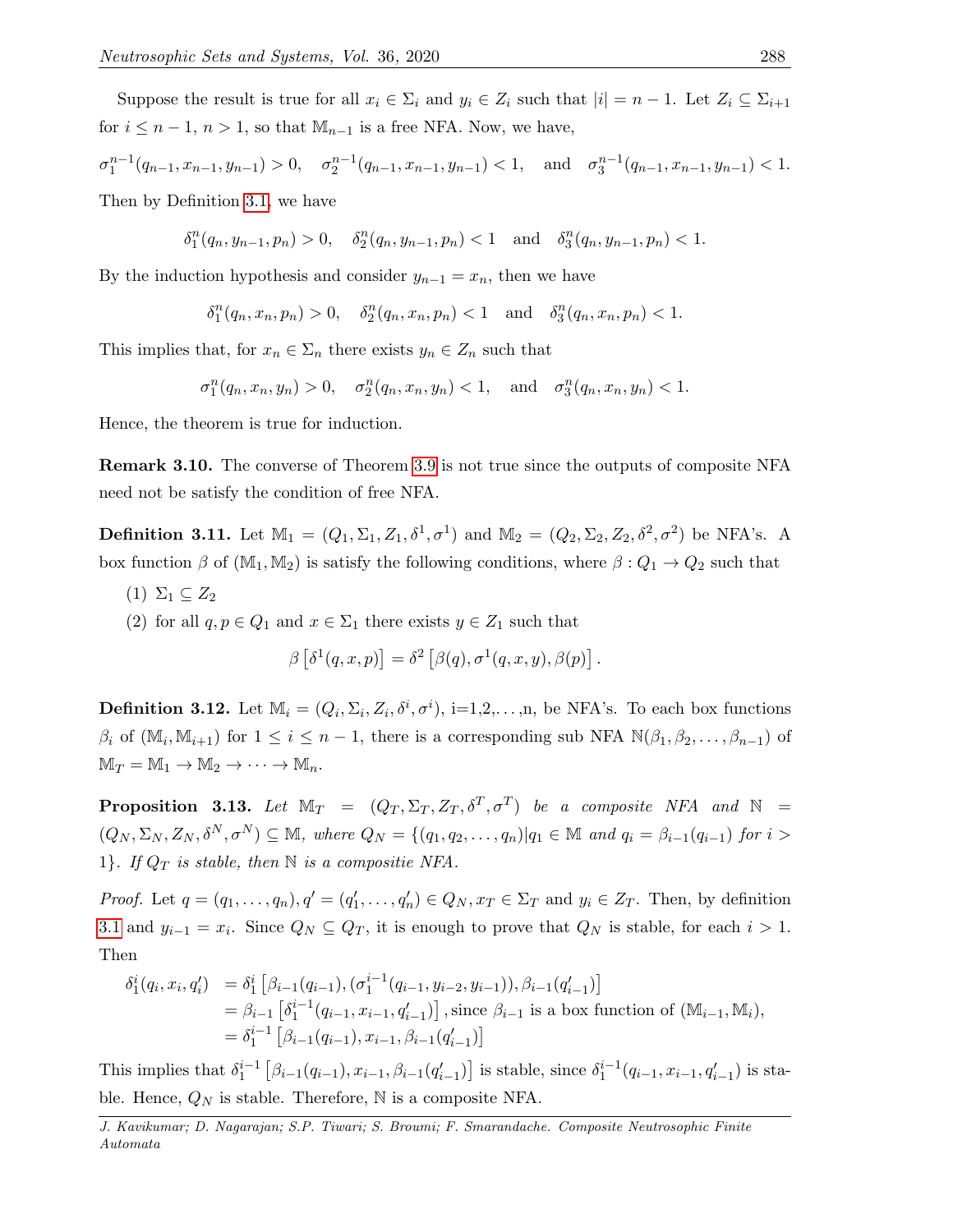**Theorem 3.14.** Let  $M_1 = (Q_1, \Sigma_1, Z_1, \delta^1, \sigma^1)$  and  $M_2 = (Q_2, \Sigma_2, Z_2, \delta^2, \sigma^2)$  be two NFA's and let  $\mathbb H$  be a NFA with inputs  $\Sigma_H$  which generating inputs set for  $\Sigma_1$ . Suppose  $Z_1 \subseteq \Sigma_2$ and for all  $p,q \in Q_1$ ,  $x_1 \in \Sigma_H$ , the map  $\beta : Q_1 \rightarrow Q_2$  such that  $\beta[\delta^1(q,x_1,p)] =$  $\delta^2[\beta(q), \sigma^1(q, x_1, y_1), \beta(p)]$ . Then  $\beta$  is a box function of  $(\mathbb{M}_1, \mathbb{M}_2)$ .

*Proof.* We will prove the result by mathematical induction on the generated set of inputs  $\Sigma_H$ . For  $n = 1$ , let  $x_1 \in \Sigma_H$  the result follows from [3.11.](#page-6-0)

For  $n = 2$ , let  $x_1, x_2 \in \Sigma_H$  and  $q, p \in Q_1$ , then

$$
\begin{aligned}\n\beta \left[ \delta^{1}(q, x_{1}x_{2}, p) \right] &= \beta \left[ \bigvee_{r \in Q_{1}} \left\{ \delta^{1}(q, x_{1}, r) \wedge \delta^{1}(r, x_{2}, p) \right\} \right] \\
&= \bigvee_{r \in Q_{1}} \left\{ \beta(\delta^{1}(q, x_{1}, r)) \wedge \beta(\delta^{1}(r, x_{2}, p)) \right\} \\
&= \bigvee_{\beta(r) \in Q_{2}} \left\{ \delta^{2}(\beta(q), \sigma^{1}(q, x_{1}, y_{1}), \beta(r)) \wedge \delta^{2}(\beta(r), \sigma^{1}(q, x_{2}, y_{2}), \beta(p)) \right\} \\
&= \delta^{2} \left[ \beta(q), \sigma^{1}(q, x_{1}, y_{1}) \bullet \sigma^{1}(q, x_{2}, y_{2}), \beta(p) \right] \\
&= \delta^{2} \left[ \beta(q), \sigma^{1}(q, x_{1}x_{2}, y_{1}y_{2}), \beta(p) \right]\n\end{aligned}
$$

If the induction continues for any finite sequence of inputs such as  $n > 2$  for each  $x_i \in \Sigma_H$ , the results follows by induction. Hence  $\beta$  is a box function of  $(\mathbb{M}_1, \mathbb{M}_2)$ .

#### 4. Conclusions

The main focus of this paper is to study the algebraic automata theory based on the concept of neutrosophic sets. Thus, this investigation contributes a small portion to algebraic automata theory such as composite neutrosophic finite automata which is established by outputs of one automaton as the inputs of another automaton. The future study will be concerned with similar concepts but the approaches are based on the combination of N-fuzzy structures [\[9,](#page-8-17)[13\]](#page-8-18) and type-2 fuzzy structures [\[15,](#page-8-19) [19\]](#page-8-20) under the environment of neutrosophic sets [\[27,](#page-9-0) [28\]](#page-9-1).

Acknowledgments: The authors acknowledge with thanks the support received through a research grant, provided by the Ministry of Higher Education, (Fundamental Research Grant Scheme: Vot No. K179), Malaysia, under which this work has been carried out. Also, the authors are greatly indebted to the referees for their valuable observations and suggestions for improving the paper.

Conflicts of Interest: The authors declare no conflict of interest.

#### References

<span id="page-7-0"></span>[1] Abdel-Basset, M.; Manogaran, G.; Gamal, A.; Smarandache, F. A group decision making framework based on neutrosophic TOPSIS approach for smart medical device selection. Journal of medical systems (2019), 43, 38 doi:10.1007/s10916-019-1156-1

J. Kavikumar; D. Nagarajan; S.P. Tiwari; S. Broumi; F. Smarandache. Composite Neutrosophic Finite Automata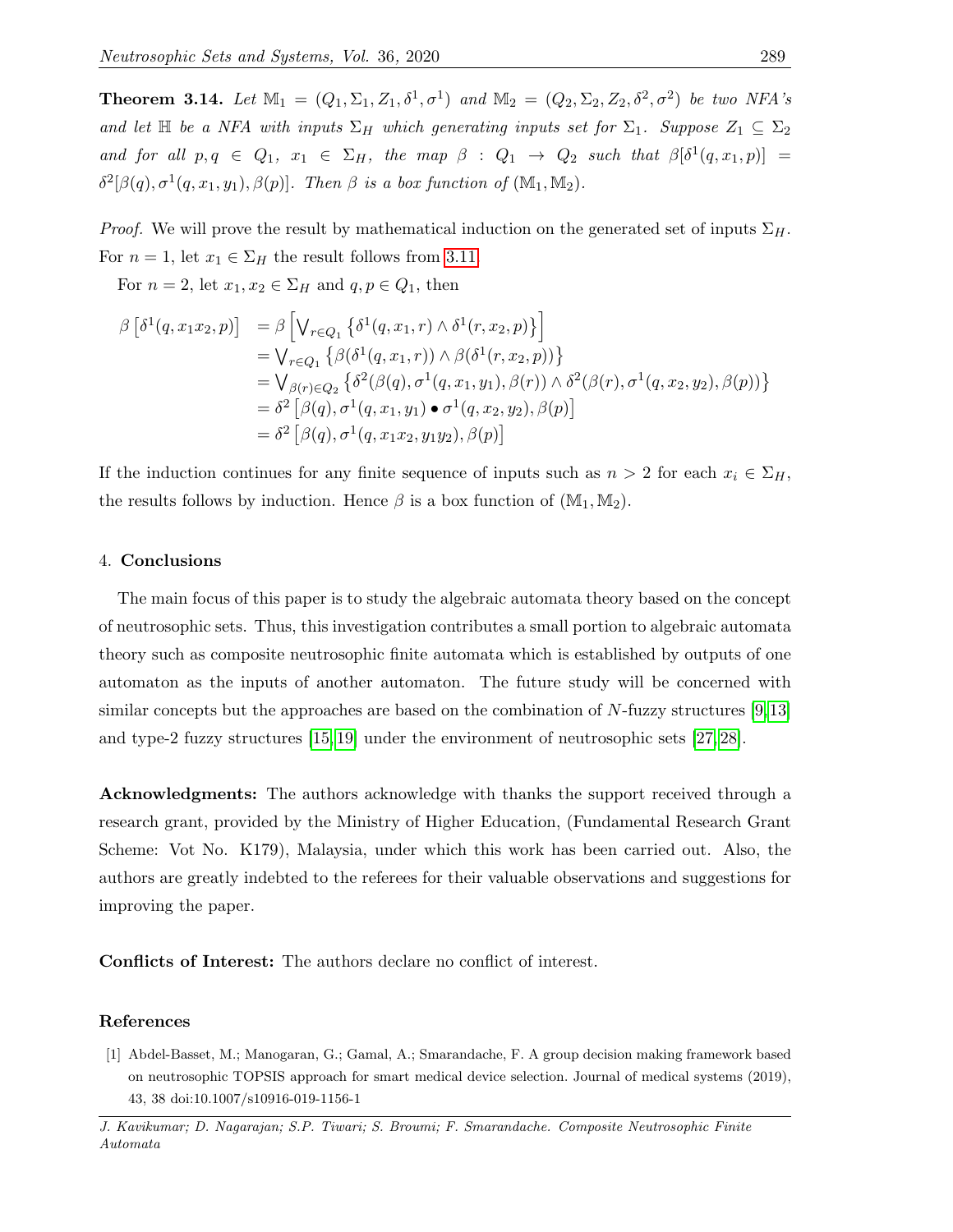- <span id="page-8-7"></span>[2] Abdel-Basset, M.; Ding, W.; Mohamed, R.; Metawa, N. An integrated plithogenic MCDM approach for financial performance evaluation of manufacturing industries, Risk Management (2020), 22(3), 192-218. doi:10.1057/s41283-020-00061-4
- <span id="page-8-8"></span>[3] Abdel-Basset, M; Mohamed, R.; Sallam, K.; Elhosemy, M. A novel decision-making model for sustainable supply chain finance under certainty environment. Journal of Cleaner Production, 269, 122324. doi:10.1016/j.jclepro.2020.122324
- <span id="page-8-11"></span>[4] Abdel-Basset, M; Mohamed, R.; Elhosemy, M. A novel framework to evaluate innovation value proposition for smart product–service systems. Environmental Technology & Innovation, 20, 101036. doi:10.1016/j.eti.2020.101036
- <span id="page-8-1"></span>[5] Bera, T.; Broumi, S; Mahapatra, N.K. Behaviour of ring ideal in neutrosophic and soft sense, Neutrosophic Sets and Systems (2019), 25, 1-24.
- <span id="page-8-12"></span>[6] Doostfatemeh, M; Kremer, S.C. New directions in fuzzy automata. International Journal of Approximate Reasoning 38(2), (2005) 75–214.
- <span id="page-8-15"></span>[7] Ginsburg, S. Some remarks on abstract machines, Trans. Amer. Math Soc. 96, 3, (1960), 400-444.
- <span id="page-8-3"></span>[8] Hashmi, M.R.; Riaz, M.; Smarandache, F. m-Polar neutrosophic topology with applications to multicriteria decision-making in medical Diagnosis and clustering Analysis, International Journal of Fuzzy Systems (2020), 22, 273-292.
- <span id="page-8-17"></span>[9] Jun, Y. B.; Kavikumar, J.; So, K. S. N-ideals of subtraction algebras. Communications of the Korean Mathematical Society (2010), 25(2), 173-184. doi:10.4134/ CKMS.2010.25.2.173
- <span id="page-8-0"></span>[10] Kavikumar, J.; Nagarajan, D.; Lathamaheswari, M.; Yong, G. J.; Broumi, S. Distinguishable and inverses of neutrosophic finite automata, Neutrosophic Graph Theory and Algorithms, IGI Global Publisher (2020). doi:10.4018/978-1-7998-1313-2.ch011
- <span id="page-8-14"></span>[11] Kavikumar, J.; Tiwari, S.P.: Shamsidah, N.; Sharan, S. Restricted cascade and wreath product of fuzzy finite switchboard state machines. Iranian Journal of Fuzzy Systems (2019) 16(1), 75-88.
- <span id="page-8-16"></span>[12] Kavikumar, J.; Nagarajan, D.; Broumi, S.; Smarandache, F.; Lathamaheswari, M.; Ebas, N. A. Neutrosophic general finite automata. Neutrosophic Sets and Systems (2019) 27, 17-36.
- <span id="page-8-18"></span>[13] Kavikumar, J.; Khamis, A.; Rusiman, M. S. N-structures applied to finite state machines. IAENG International Journal of Applied Mathematics (2013), 43(4), 233-237.
- <span id="page-8-9"></span>[14] Kharal, A. A neutrosophic multi-criteria decision making method, New Mathematics and Natural Computation (2014), 10(2),143-162.
- <span id="page-8-19"></span>[15] Lathamaheswari, M.; Nagarajan, D.; Kavikumar, J.; Phang, C. A review on type-2 fuzzy controller on control system. J. Adv. Res. Dynamical and Control Systems (2018) 10(11), 430-435.
- <span id="page-8-13"></span>[16] Malik,D.S.; Mordeson, J.N.; Sen, M.K. Submachines of fuzzy finite state machine, Journal of Fuzzy Mathematics, 2 (1994) 781- 792.
- <span id="page-8-5"></span>[17] Nagarajan, D.; Lathamaheswari, M.; Broumi, S.; Kavikumar, J. Dombi interval valued neutrosophic graph and its role in traffic control management, Neutrosophic Sets and Systems (2019), 24, 114-133.
- <span id="page-8-6"></span>[18] Nagarajan, D.; Lathamaheswari, M.; Broumi, S.; Kavikumar, J. A new perspective on traffic control management using triangular interval type-2 fuzzy sets and interval neutrosophic sets, Operation Research Perspectives (2019), 6:100099. doi: 10.1016/j.orp.2019.100099
- <span id="page-8-20"></span>[19] Nagarajan, D.; Lathamaheswari, M.; Kavikumar, J.; Hamizah, S. A type-2 fuzzy in image extraction for DICOM image. Int. J. Adv. Comp. Sci & Appl. (2018) 9(12), 351-362.
- <span id="page-8-4"></span>[20] Ozturk, T. Y.; Ozkan, A. Neutrosophic bitopological spaces, Neutrosophic Sets and Systems (2019), 30, 88-97.
- <span id="page-8-2"></span>[21] Park, C.H. Neutrosophic ideal of subtraction algebras, Neutrosophic Sets and Systems (2019), 24, 36-45.
- <span id="page-8-10"></span>[22] Riaz, M.; Hashmi, M.R. Fixed points of fuzzy neutrosophic soft mapping with decision-making, Fixed Point Theory & Applications (2018), 7, 1?10.